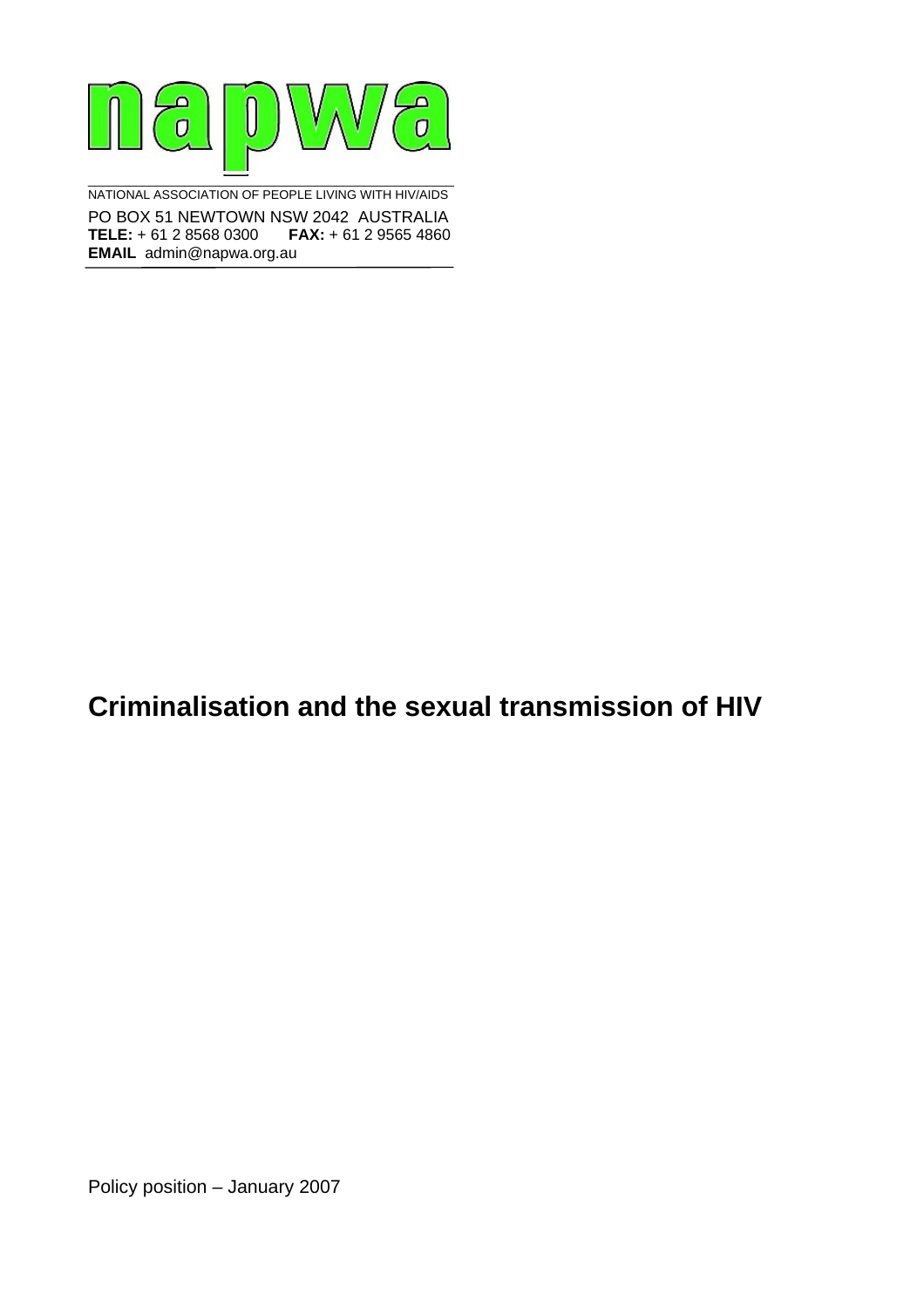

NATIONAL ASSOCIATION OF PEOPLE LIVING WITH HIV/AIDS PO BOX 51 NEWTOWN NSW 2042 AUSTRALIA **TELE:** + 61 2 8568 0300 **FAX:** + 61 2 9565 4860 **EMAIL** admin@napwa.org.au

\_\_\_\_\_\_\_\_\_\_\_\_\_\_\_\_\_\_\_\_\_\_\_\_\_\_\_\_\_\_\_\_\_\_\_\_\_\_\_\_\_\_\_\_\_\_\_\_\_\_\_\_\_

## **NAPWA is the National Association of People Living with HIV/AIDS**.

NAPWA is the national peak organisation representing people living with HIV/AIDS in Australia. Through leadership in advocacy, policy, education and prevention, NAPWA strives to minimise the adverse personal and social effects of HIV/AIDS. By championing the participation of HIV-positive people at all levels of the national HIV/AIDS response we aim to build a positive future for people living with HIV/AIDS

We acknowledge that the evidence clearly indicates that the vast majority of people with HIV practice safe sex with partners who are HIV negative or of unknown serostatus. We also acknowledge that accidents and unintended miscommunications do occur and that, in a very small number of cases, deliberate or reckless exposure may occur.

NAPWA supports the practice of the overwhelming majority of HIV positive Australians in actively seeking to reduce the risk of HIV transmission, however, we believe that the criminal justice system is an inappropriate mechanism for achieving that aim and should only be used in exceptional circumstances as a mechanism of last resort.

NAPWA acknowledges that the overwhelming majority of HIV positive Australians are actively seeking to prevent the transmission of HIV through a variety of practices. We believe that people with HIV require support, education and access to services which maintain and enhance these practices.

Australia's response to HIV has been and continues to rely heavily on the involvement of affected communities in helping to prevent the transmission of HIV. Through the successful engagement of communities at high risk of HIV (men who have sex with men, sex workers and injecting drug users) and people with HIV; Australia has managed to successfully contain the spread of HIV. Our success is acknowledged and emulated worldwide.

The focus of criminal law in HIV transmission will be harmful to the community response to HIV and as such should only be used as a mechanism for cases of clearly manifest reprehensible and exceptional behaviour.

Finally, we believe that each partner in a sexual relationship has a responsibility to protect themselves and each other from HIV and STI transmission. Some people with HIV may not know that they actually have HIV and it is extremely unwise to proceed on the assumption that each partner is HIV negative, particularly in the case of unsafe casual sexual encounters.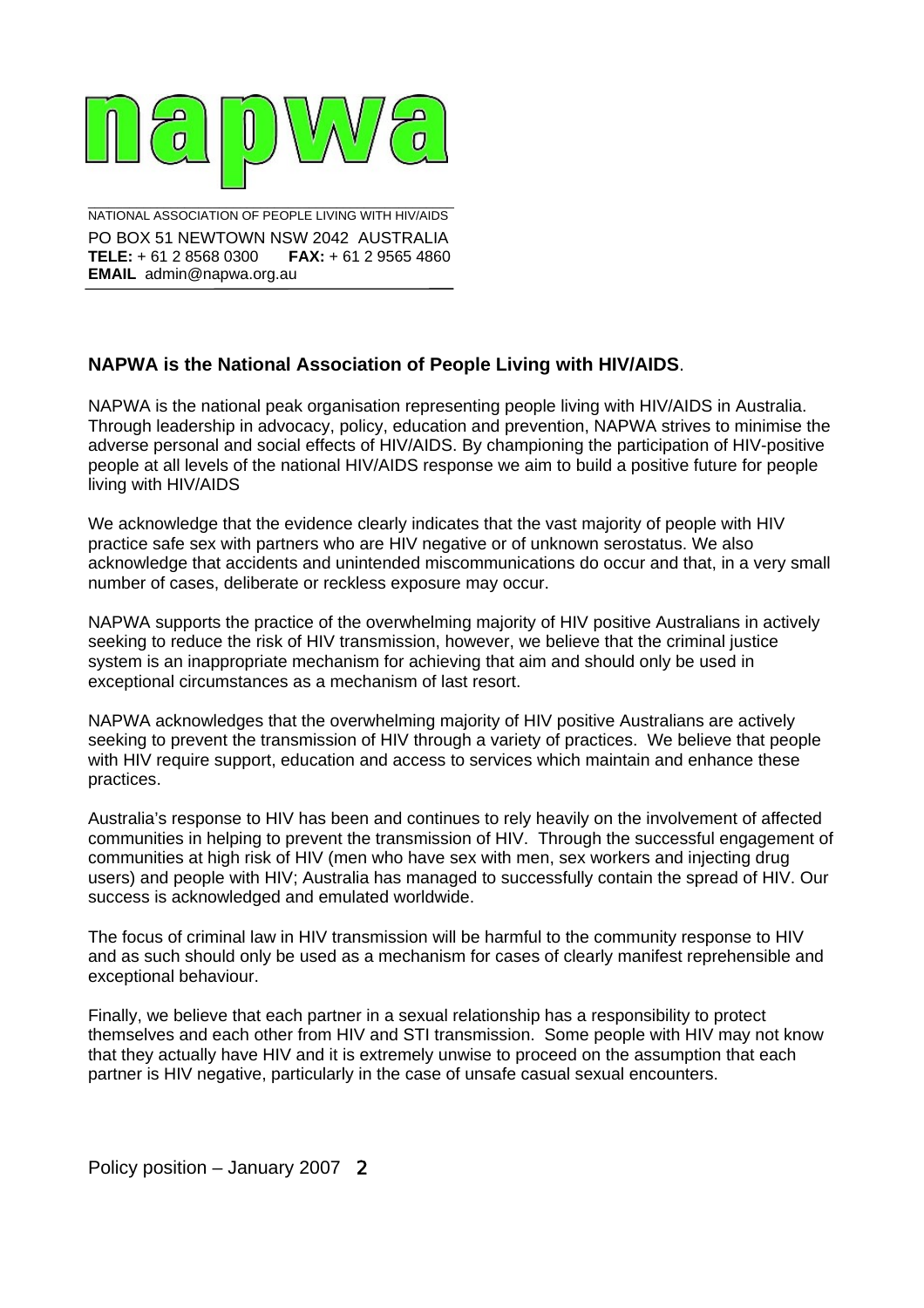## **NAPWA supports:**

Sexual lives free from stigma and discriminisation

• The right for all adult Australians to have a safe, active and fulfilling sexual life free from discrimination and stigma.

Continued emphasis upon community education and support for primary HIV prevention

• HIV is preventable, and all people play a part in preventing the transmission of HIV. All people should be encouraged, educated and supported about the importance of safer sex and sexual health.

Disclosure of one's HIV status

The right of people to choose whether to disclose their health status to sexual partners in a context of encouraging condoms and water-based lubricant for vaginal and/or anal intercourse in cases where disclosure is not available.

Discussion of unintended outcomes and circumstances

• People to advise their partner of her/his serostatus, should a condom break or slip, in order that post-exposure prophylaxis might be accessed as soon as possible. In such circumstances we do not believe that the potential threat of criminal penalty is neither useful nor equitable.

Accessible and useful information

• The right for all sexually active people to have access to culturally appropriate information and resources aimed to assist in understanding and effectively managing the risk of HIV transmission.

Programs that assist vulnerable people to protect themselves

• Appropriate public health interventions aimed at identifying HIV positive people in psychosocially vulnerable life situations - in which the potential for transmission is heightened - with a view to minimising risk. NAPWA believes that a well-supported and confidential public health system is best placed to assist people living with HIV who are not able to mediate the risk of HIV transmission on their own.

A national standard with regard to disclosure

• Currently, there are a range in the legal requirements of people with HIV and their obligation to disclose their status to sexual partners across state jurisdictions. This lack of uniformity is a source of concern for many people with HIV and requires the creation of a National standard. It is neither useful nor productive to have laws that govern disclosure that are so variable and thus confusing to the public.

## **NAPWA does not support:**

Deliberate or reckless endangerment of sexual partners

• People who deliberately misrepresent their serostatus to sexual partners and/or who deliberately expose their unknowing sexual partners to the risk of transmission.

The application of criminal law as a tool to prevent HIV transmission

• Community education and health promotion, alongside culturally appropriate and sensitive public health interventions are effective tools for preventing the spread of HIV. Criminal law can play no role in preventing HIV, as punitive or blame oriented interventions are ineffective at changing sexual practice or behaviour.

Policy position – January 2007 3